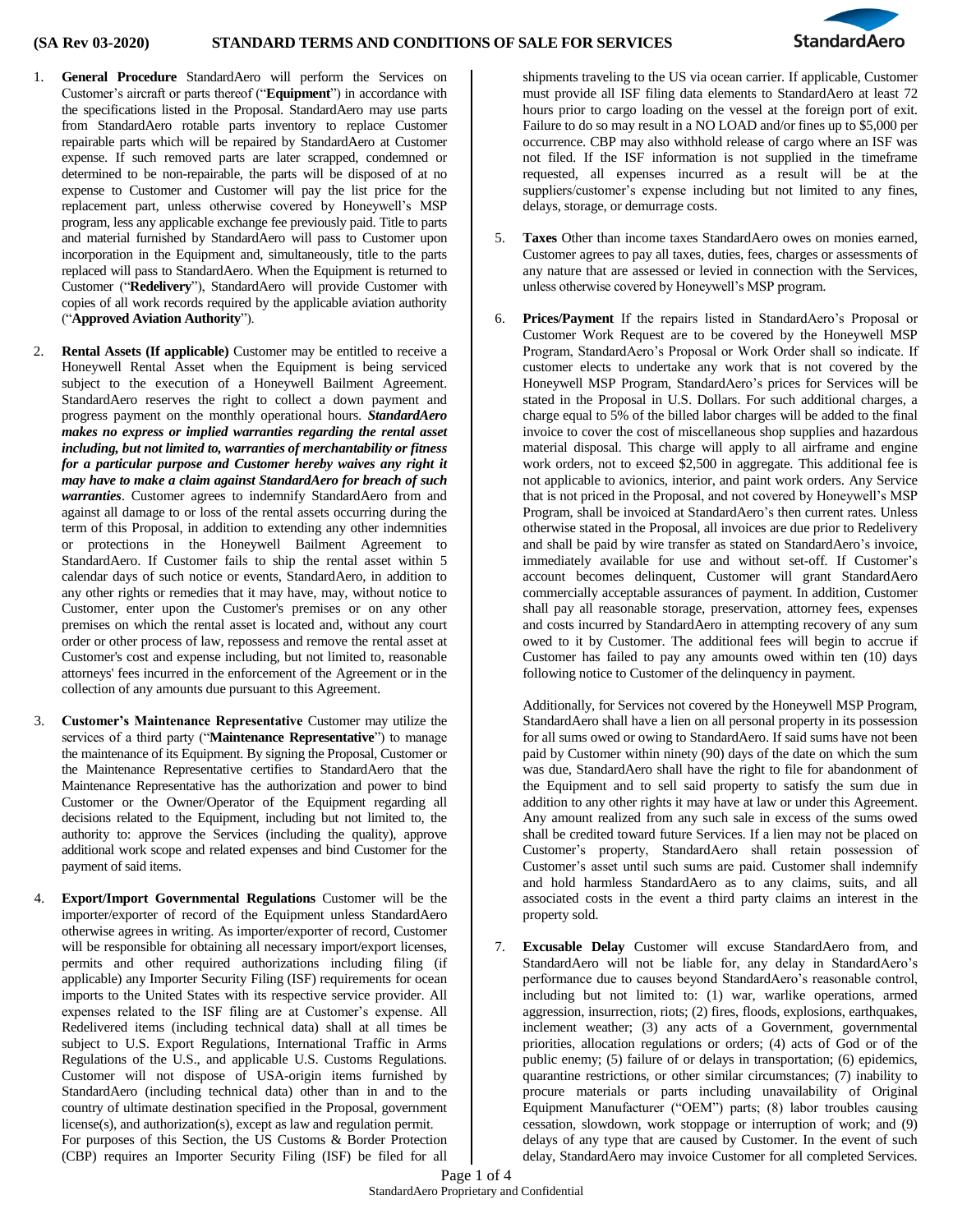

If Customer causes a delay, StandardAero may stop Services on Customer Equipment, which may result in a greater day-for-day delay in the completion of Services and the Equipment may be placed in storage in accordance with section 17 – Risk of Loss.

- 8. **Work Stoppage** If Customer causes any postponement or stoppage of Services, Customer will be liable to StandardAero for any postponement costs associated with the Work Stoppage including but not limited to storage, handling, reasonable storage fees, inspections and preservation costs. Customer agrees that such postponement charges will be invoiced monthly and invoices are due and payable when received by Customer. Customer further understands that the Services will not be resumed until such invoices are paid in full. Upon lifting of the Work Stoppage, StandardAero will assess the impact to the Redelivery Schedule and provide Customer with a new Redelivery date.
- 9. **Warranty** StandardAero warrants that for a period of one year after the date of Redelivery the Services will be free from defects in workmanship. If the Services performed do not meet this warranty, StandardAero will promptly, at StandardAero's option, either (a) reperform the defective Services at a location StandardAero specifies or (b) in instances where StandardAero has agreed in advance and in writing to arrange re-performance by a third party, refund the repair price allocable to the defective Services. The warranty period on any such re-performed Services will be the unexpired portion of the original warranty. StandardAero will not reimburse costs of movement of Customer's aircraft. StandardAero will pass through to Customer any available manufacturer parts warranty and will use commercially reasonable efforts to assist Customer with administration of such warranty claims. StandardAero will reimburse Customer for reasonable freight charges Customer incurs for return of parts to StandardAero facility for warranty repairs. **This warranty is exclusive and in lieu of all other warranties including warranties of merchantability and fitness for a particular purpose**. **Except for StandardAero's gross negligence or willful misconduct, StandardAero will not be responsible for incidental, resultant or consequential damages.** This warranty is not assignable without StandardAero's written consent and is applicable only if, following Redelivery, the Equipment (a) has been transported, stored, installed, operated, handled, maintained and repaired in accordance with Airworthiness Directives and the then-current recommendations of the Equipment manufacturer as stated in its manuals, Service Bulletins or written instructions; (b) has not been altered, modified or repaired by anyone other than StandardAero; and (c) has not been subjected to accident, misuse, abuse or neglect.
- 10. **StandardAero Indemnity** StandardAero will indemnify Customer from third party losses for damage to or destruction of any property or any injury to or death of any person caused by StandardAero's negligent performance of the Services and for which, as a condition of such indemnification, Customer has promptly given notice of such claim; provided, however, StandardAero shall not be required to indemnify Customer for any losses arising from Customer's negligence or misconduct. The indemnification provided hereunder shall be Customer's sole and exclusive remedy for such third party losses. StandardAero shall indemnify Customer from and against all losses resulting in injuries or damages suffered by employees of StandardAero to the extent they arise from performance of the Services hereunder.
- 11. **Customer Indemnity** Customer will indemnify StandardAero from third party losses for damage to or destruction of any property (including the Equipment) or any injury to or death of any person caused by Customer's use, operation, repair, maintenance, or disposition of the Equipment; provided, however, Customer shall not be required to indemnify StandardAero for any losses caused by StandardAero's negligence or misconduct in its performance of the

Services. Customer shall indemnify StandardAero from and against all losses resulting in injuries or damages suffered by employees of Customer and Customer's Maintenance Representative while on the premises of StandardAero.

- 12. *Limitation of Liability* **The total liability of StandardAero shall not exceed the dollar value of the amounts paid by Customer for the Services provided. Neither Party shall be liable for indirect, special, incidental, punitive or consequential damages including, without limitation, loss of use, revenue or diminution of value whether as a result of breach of contract, warranty and any other claims at law or in equity including claims for fraud or tort. This limitation of liability shall not apply to instances of gross negligence or willful misconduct by StandardAero or to the indemnity obligations stipulated in this agreement.**
- 13. **Customer Insurance** If StandardAero is providing Services on Customer's Aircraft or StandardAero is providing a rental asset while Customer's Equipment is being serviced, Customer shall, at its expense, procure, maintain and keep in full force and effect hull insurance to protect the value of the Equipment. Additionally, Customer shall, at its expense, for the same duration, procure, maintain and keep in full force and effect a general liability policy with minimum limits of \$200,000,000.00 per occurrence, and will name StandardAero as an additional insured. All Customer policies will be endorsed to waive any and all subrogation against StandardAero. Before Services commence, Customer will provide StandardAero with Certificates of Insurance evidencing the waiver of subrogation and providing that the insurance may not be cancelled without 30 days prior written notice to StandardAero. Customer acknowledges that StandardAero is not liable for loss of the Aircraft or other damage to property, personal injury or death of any person, while the Aircraft is in flight unless such occurrence is solely caused by a product or component improperly repaired by StandardAero under the terms of this Agreement. For purposes of this clause, the term "in flight" is defined as the time period commencing when the Aircraft moves forward in taking off or attempting to take-off for air transit, while in the air and until the Aircraft comes to rest after landing or, the landing run having been safely completed, and power is applied for taxiing. Furthermore, StandardAero shall not be liable for damage to the Aircraft while in the care, custody or control of StandardAero if such damage was a result of an Act of God or reasons beyond the control of StandardAero unless such damage is due to the negligence or misconduct of StandardAero.
- 14. **StandardAero Insurance** StandardAero, at its expense, will maintain until Redelivery of the Equipment the following insurance coverage: Aviation Products Liability including Aviation Premises, Products and Completed Operations and Hangarkeepers Liability for a Combined Single Limit Bodily Injury and Property Damage in the amount of \$200,000,000 each occurrence (aggregate in respect of products liability).
- 15. **Confidentiality** Unless agreed in writing, any information shared with each other shall be held in confidence and may not be disclosed to others except as to each party's insurers. This does not apply to information which: (a) is or becomes part of the general public knowledge other than as a result of breach of any confidentiality obligation; or (b) which was known prior to receipt from the nondisclosing party. This Agreement does not give either party the right to use the trademarks of the other or grant any rights to any patent or proprietary data owned or licensed by the other party, which may be accomplished by a separate agreement as needed.
- 16. **Termination** Either Party may terminate this Agreement upon thirty (30) days written notice for breach of any material provision, unless such breach is cured within the thirty (30) days. StandardAero may terminate this Agreement immediately if Customer (a) fails to make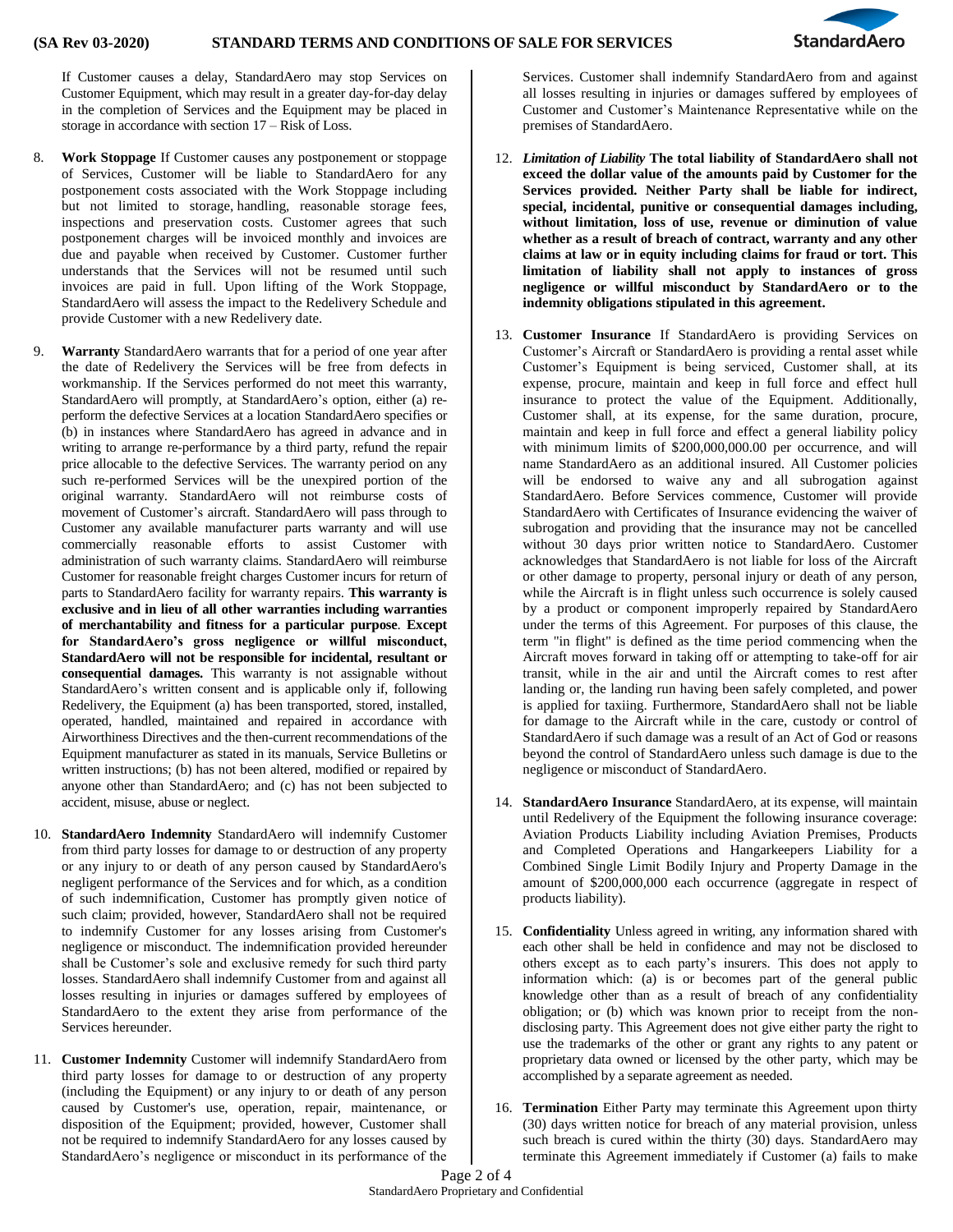## **(SA Rev 03-2020) STANDARD TERMS AND CONDITIONS OF SALE FOR SERVICES**



any of the required payments when due, (b) makes any agreement with Customer's creditors due to Customer's inability to make timely payment of Customer's debts, (c) enters into compulsory or voluntary liquidation, (d) becomes insolvent, or (e) becomes subject to the appointment of a receiver of all or a material part of Customer's assets. Upon any such termination, Customer will not be relieved of Customer's obligation to pay for Services performed and Customer's Equipment may be placed into storage in accordance with Section 16.

- 17. **Risk of Loss** Risk of loss or damage to the Equipment will pass to Customer upon Redelivery. If Customer's Equipment cannot be Redelivered when ready due to Customer's 1) act or failure to act, including but not limited to, the failure to make payment 2) refusal to accept Redelivery, or 3) request that Redelivery not be made when otherwise ready, risk of loss shall pass to Customer upon the placement of the Equipment in storage (whether stored in StandardAero's facility, parked or moved to any other storage location). In such event, all reasonable expenses StandardAero incurs for activities such as, but not limited to, preparation for placement into storage, handling, reasonable storage fees, inspection and preservation will be due and payable on receipt of StandardAero's invoice. Customer will be liable for all insurance costs and will indemnify StandardAero for all costs associated with such storage or parking, including delay, lost opportunities and profits from Customer's failure to vacate an available slot in StandardAero's facilities.
- 18. **Customer Furnished Material** Consistent with the charges specified in the Proposal, Customer may supply agreed parts to StandardAero if the part is: (a) furnished with an Approved Aviation Authority serviceability tag; and (b) ready for immediate use. If Customer's delay in providing parts delays StandardAero's performance, StandardAero may supply the parts at Customer's expense. StandardAero disclaims all liability for such parts and Customer will indemnify StandardAero from and against any and all claims, demands, losses, costs and expenses for the performance of such parts.
- 19. **Dispute Resolution and Governing Law** This Agreement shall be governed by the laws of the State of New York, (excluding its conflict of law provisions, the UN Convention on Contracts for the International Sale of Goods, and any laws which govern the validity, perfection, or creation of any lien or security interest hereunder and the exercise of rights or remedies with respect of such lien or security interest for a particular item which will be governed by the laws of the applicable jurisdiction pertaining to liens). If the Parties are unable to amicably resolve any dispute within sixty (60) days, the dispute will be settled by binding arbitration in accordance with the Commercial Arbitration Rules of the American Arbitration Association in a mutually agreed location. Either Party may take appropriate legal action as may be required for the enforcement of such arbitration award.
- 20. **Subcontracting** StandardAero will not subcontract Services which StandardAero is able to perform; however, StandardAero has the right to subcontract any other Service to any subcontractor that is properly certified by the Approved Aviation Authority. StandardAero will pass through to Customer all available warranties and use commercially reasonable efforts to assist Customer in administering any warranty claim. In the event that Customer requires Customer's choice of subcontractor, Customer will: (1) contract directly with them; (2) verify provision of adequate insurances of the types and values StandardAero requires, (3) verify compliance with all security measures of the applicable facility; and (4) indemnify StandardAero from and against any claim that arises from their performance of services or presence in StandardAero's facility.
- 21. **Assignment** This Agreement may not be assigned without the prior written consent of the other party, except that Customer's consent will not be required for an assignment by StandardAero to one of StandardAero's affiliates.
- 22. **Waiver of Immunity** If Customer is incorporated or based outside the United States, to the extent that Customer or any of Customer's property becomes entitled to sovereign or other immunity from any legal action, Customer waives Customer's immunity in connection with this Agreement.
- 23. **Language, Notices** All correspondence and documentation connected with this Agreement will be in English, given in writing, effective upon receipt, and provided to the addresses set forth on the Proposal, which may be changed by written notice.
- 24. **Non-Waiver of Rights and Remedies** Failure or delay in the exercise of any right or remedy under this Agreement will not waive or impair such right or remedy. No waiver given will require future or further waivers.
- 25. **Survivability** Any portion of this Agreement determined to be contrary to any controlling law, rule or regulation shall be revised or deleted and the remaining balance will remain in full force and effect.
- 26. **Ethics** Customer acknowledges and confirms that all amounts paid or related to this Agreement shall be for actual services rendered. Under no circumstances shall either party, its employees, agents, or other person operating, accept, offer, promise, give, or agree to give any money, gift, loan, or other benefit or advantage, either directly or through intermediaries, to a public official, (or private person in the case of the U.K. Bribery Act), for that official, private person or third party, to exert influence, act or refrain from acting in relation to the performance of official duties, in order to obtain or retain business or other improper advantage under this Agreement.

As used herein, "Public Official" (or "Government Official") includes, without limitation, (i) any official, employee, or agent of, or one who is in any manner connected with, any government or government entity, including any department, agency, instrumentality of any government, government-owned entity, or government-controlled entity, or any person acting in an official capacity thereof; (ii) any candidate for political office, any political party or any official of a political party; (iii) any director, officer, or employee of a public international organization (e.g., the United Nations, the World Bank, or the International Monetary Fund); or (iv) any member of a royal or ruling family. Already covered

Customer represents and warrants to StandardAero that it will comply with all laws of the country(ies)/territory(ies) where Customer operates which are applicable to the performance under this Agreement, including without limitation, the U.S. Foreign Corrupt Practices Act ("FCPA"), the U.K. Bribery Act ("U.K. Act"), the Corruption of Public Officials Act of Canada ("CFPOA") and the Organization for Economic Co-Operation & Development ("OECD") Convention on Combating Bribery of Foreign Officials in International Business Transactions (collectively "Ethics Legislation").

Nothing contained herein will require StandardAero to make any payment directly or indirectly under this Agreement which in StandardAero's good faith determination violates or is inconsistent with the Ethics Legislation.

The Parties represent and warrant that no agent, finder, or commercial intermediary was instrumental in arranging or bringing about this transaction and that there are no claims or rights for commissions, fees or other compensation by any person or entity claiming by, through or in connection with this transaction.